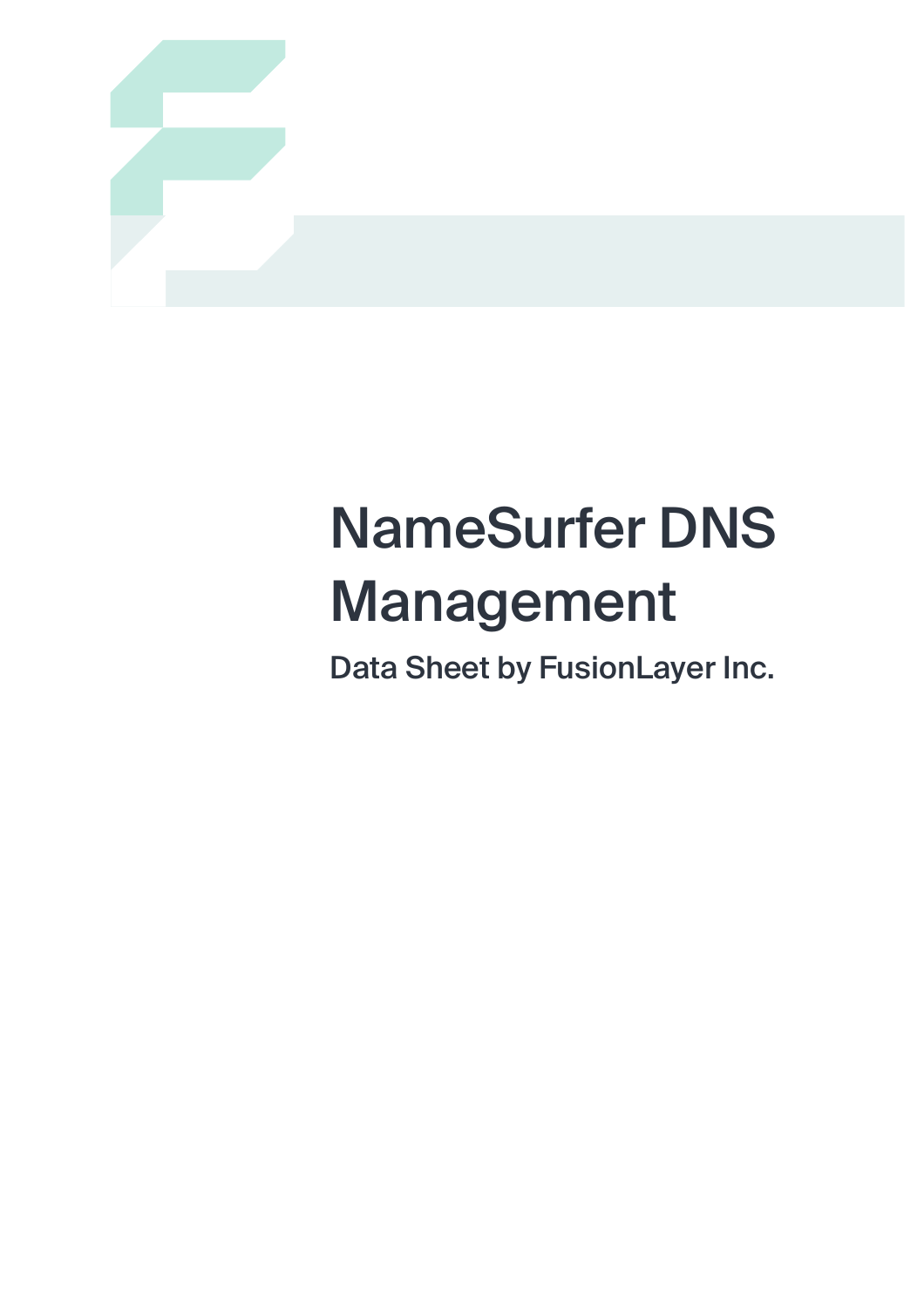

Copyright © 2022 FusionLayer Inc.

All rights reserved. No part of this publication may be reproduced, stored in a retrieval system, or transmitted, in any form or by any means, electronic, mechanical, photocopying, recording, or otherwise, without the prior permission of the copyright owners.

NameSurfer DNS Management Datasheet by FusionLayer Inc., January 2022.

Any comments relating to the material contained in this document may be submitted to:

FusionLayer Inc. Annankatu 27, 00100 Helsinki, Finland. or by email to: info@fusionlayer.com



Annankatu 27 00100 Helsinki Finland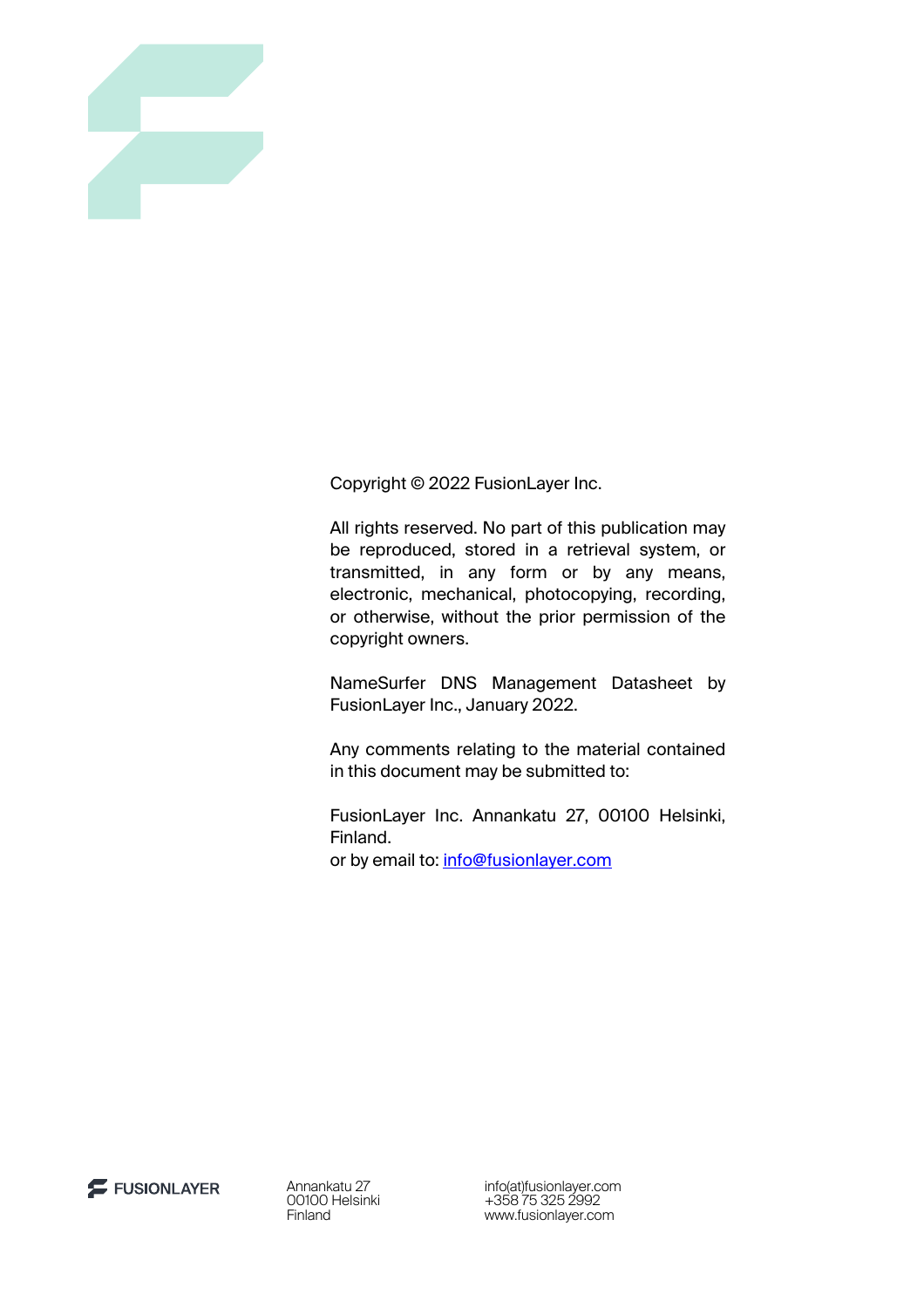

NameSurfer® is a traditional IPAM solution implemented as the centralized DNS, DHCP, and IPAM (DDI) management overlay. Run by thousands of organizations worldwide, it is the IPAM overlay of choice for traditional network environments leveraging Microsoft AD and BIND-architectures.

## IP Address Management Slashes OPEX

IP Address Management (IPAM) is an integral part of network management and planning processes. However, network management becomes tedious without a transparent realtime view of blocks, subnets, and individual IP addresses, slowing down change requests and accurate tracking of network use.

NameSurfer is a proven solution for DNS, DHCP, and IP Address Management. Thanks to its robust architecture and management automations, it allows organizations to slash the lead times for change requests and gain real-time visibility into one's network resources usage.

#### Feature at Glance:

- Management automations designed to reduce OPEX
- Web-based thin client architecture with native SSL support
- Granular user management functionality for delegation
- Supports centralized user authentication with audit trails
- Scales up to hundreds of thousands of IP addresses and zones
- Full support for IPv4, IPv6, and DNSSEC
- Network-based API with granular access privileges
- Available as hot-standby replicated server pair for HA
- Supports DDI servers (FusionLayer, Microsoft and ISC)
- Certified as VMware and Citrix Ready

#### Key Benefits:

- Slash the IPAM OPEX by up to 90%
- Support IPv6 and DNSSEC out of the box
- Supports multi-vendor environments
- Become immune to hardware failures by virtualizing IPAM
- Simplify the provisioning of new virtual machines
- Monitor and analyze DNS and DHCP performance centrally
- Support RHEL-compliant x86-based platforms

 $\blacktriangleright$  FUSIONLAYER

Annankatu 27 00100 Helsinki Finland

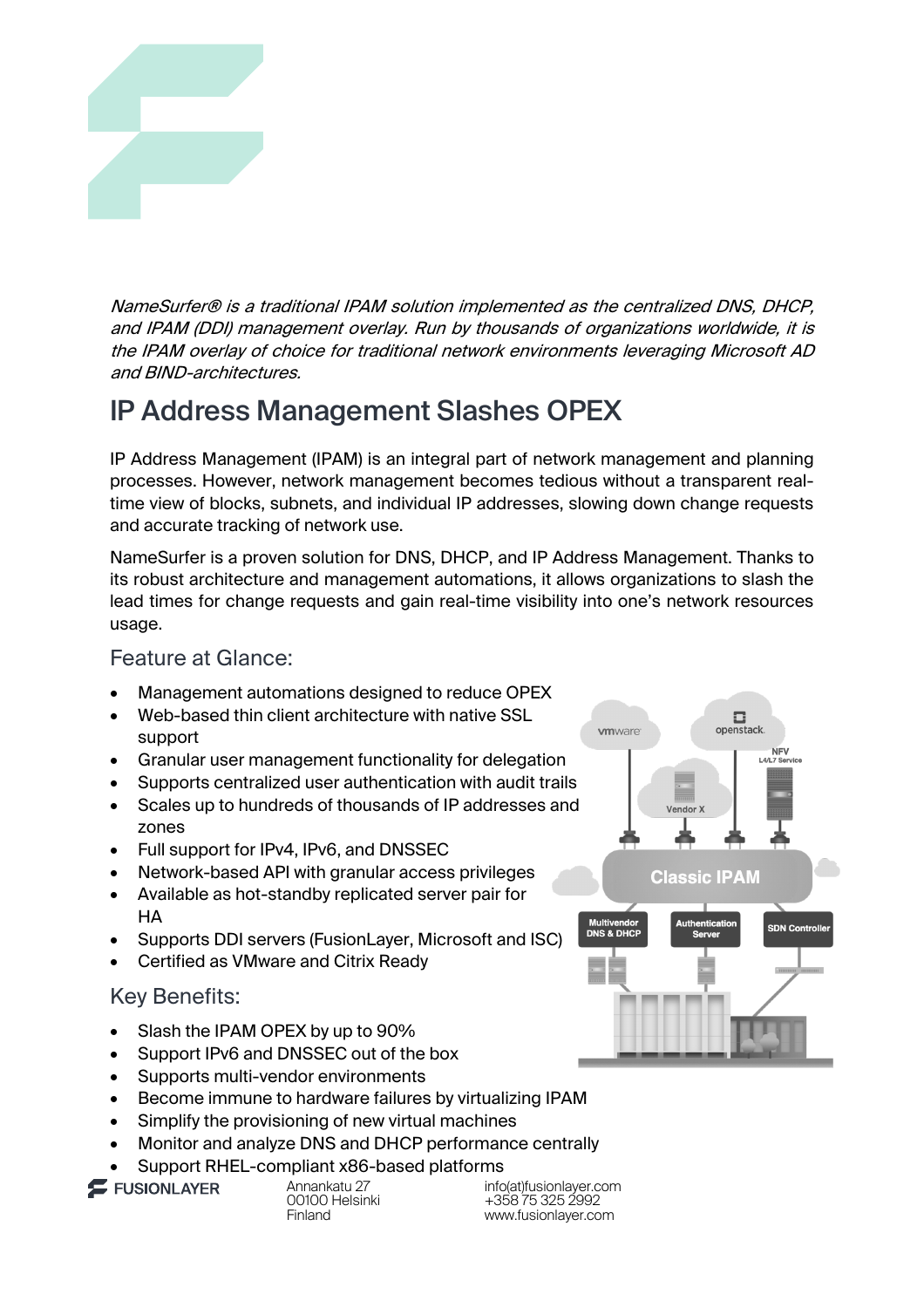

#### Simplified Management:

- The central dashboard provides a one-stop:
	- o View of subnets, zones, and server performance
	- o Search tool for all DDI data
- Auto-sync of live DNS, DHCP, and IPAM data
- Track IP space and network resources in real-time
- IPAM tools for IPv4 and IPv6 network management:
	- o Embedded bitmask calculator
	- o Simple subnet-DHCP server binding
	- o Simple subnet-zone binding
	- o Merge and split subnets on the fly
	- o Drop-down menus listing free IP addresses
	- o Subnet use and allocation reports
	- o IP use and allocation reports
	- o Multiple graphical report views on IP space
- o Fully configurable fields, values & display preferences
- o Import / export in CSV format
- $\circ$  IP sweeps for locating clients
- Seamless integration with Microsoft DNS, DHCP, and LDAP
- Bulk data changes with ease
- Automate DNS management process with ease
	- o Slave zone creation
	- o Zone serial incrementing
	- o Reverse entries
	- o Validation and consistency checks
	- o Pre-filled data entries from templates
- Delegate IPAM process by leveraging
	- o Automations
	- o Flexible user privileges
	- o Pre-configured templates
	- o Predetermined values from dropdown menus

#### Increased Security

- Built-in support for SSL and AAA
- Deploy as a hidden server only interacting with integrated
- DNS and DHCP servers
- Use SSH and shared secrets for all DDI server communications
- Supports DNSSEC with NSEC, NSEC3 & automated key rollovers

#### High Availability & Scalability

- Automated online backup of embedded SQL database
- Deploy as a hot-standby replicated server pair
- Deploy as a highly available virtual IPAM overlay
- Scales up to hundreds of thousands of IPs & zones

FUSIONLAYER

Annankatu 27 00100 Helsinki Finland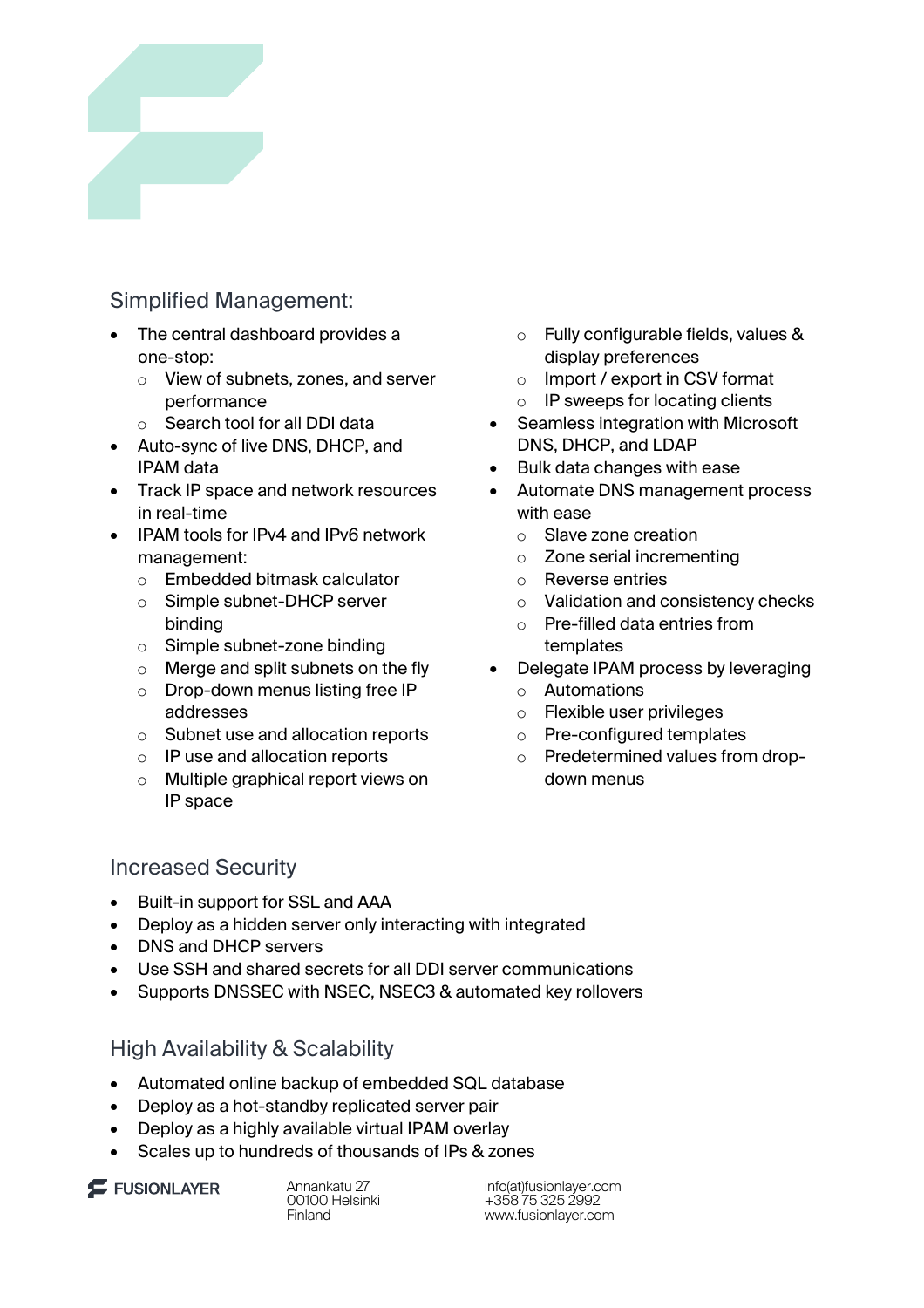

## Platform Support

- Citrix XenServer
- VMware Server & ESX Server
- Any RHEL-compliant x86 server
- Software binary for Linux platforms
- Software binary for SPARC/Solaris platforms

|                                                                                                                                                                                                                                               | NFMESURFER DOMINION - DRADGAY IT                                                                                                                                                                                                                                                                                                                                                                                                                                                                                                                                                                                                          | <b>CHARGE</b>                                                                                                                                                                                                                                                                                                                                                                                                                                                                                                                                                                                                                                                                                                                                                                                                   |
|-----------------------------------------------------------------------------------------------------------------------------------------------------------------------------------------------------------------------------------------------|-------------------------------------------------------------------------------------------------------------------------------------------------------------------------------------------------------------------------------------------------------------------------------------------------------------------------------------------------------------------------------------------------------------------------------------------------------------------------------------------------------------------------------------------------------------------------------------------------------------------------------------------|-----------------------------------------------------------------------------------------------------------------------------------------------------------------------------------------------------------------------------------------------------------------------------------------------------------------------------------------------------------------------------------------------------------------------------------------------------------------------------------------------------------------------------------------------------------------------------------------------------------------------------------------------------------------------------------------------------------------------------------------------------------------------------------------------------------------|
| <b>GLOBAL TOOLS</b><br>a Conferent<br>a flowch and rooffy<br>a Anti-many stands<br><b>DAS</b><br><b>AGNOTE SERVERS</b><br><b>WACCHESSES</b><br><b>CONFIDENTION</b><br><b>MANUFACHUT</b><br>Longed to an admin.<br><b>Lag nd</b><br>Seabor 713 | <b>Term</b><br>Stoy Fayette . 20041<br><b>Zing name in</b><br><b>TRANS</b><br><b>TOTAL</b><br><b>Ver</b><br>PASS AT 1971 In the<br><b>The measured for your</b><br><b>Distant</b><br>$200\sqrt{A}$<br>· Issues<br>front day #<br><b>Exam</b><br><b>EXECUT</b><br><b>ANTI</b><br>$-98123222$<br><b>Cam</b><br>■13.42.624/35<br><b>APL</b><br>$+$ 80 cannot as<br><b>Silvers</b><br>$-$ 8 12.12.12.125.29<br><b>COLOR</b><br>$\cdots$<br><b>图13.12.13.19079</b><br>BILLERIES<br><b>Can</b><br>图 (4.14.14.03)<br>X <sub>n</sub><br><b>B</b> ILIELECTE<br><b>In</b><br><b>書</b> (4)4)413626<br><b>Control</b><br><b>BULGUARY</b><br>$-49.7 -$ | <b>Europa</b><br>Show AB<br>· Floryes<br>locations Managed 2003<br>Service status<br>Farring<br><b>TO MAIN FOR FLOOR AUSTRALIANS</b><br>Service stake:<br><b>United Miles</b><br>٠<br><b>SERVICE</b><br>Quart Technic Gard<br>÷<br><b>TAX</b><br>8.91<br>FE OF<br>16 mi<br>AM<br>$A = 1$<br>100 MILSE FOR FLOOR AND CACE TOYOTA<br><b><i><u>Remine middel</u></i></b><br>Europe<br>Graph Hiro Season (per sec)<br>Ŧ<br>w<br><b>HEAT</b><br>$10 - 10$<br>$+ +$<br><b>ALC</b><br>$\overline{1}$<br>14.00<br><b>Search</b><br>(60) (660)<br><b>Beaux [</b><br>Logard is users<br><b>Full series</b><br>Lost active<br>Access<br>5 seconds ago<br>o desire<br>(Autum)<br><b>Manage Duramic Hinris</b><br>fair antree.<br>. .<br>$\circ$<br><b>Lindhams</b><br>a<br>Experience<br>$\alpha$<br><b>Hartway Johnson</b> |
|                                                                                                                                                                                                                                               |                                                                                                                                                                                                                                                                                                                                                                                                                                                                                                                                                                                                                                           | Cotine.                                                                                                                                                                                                                                                                                                                                                                                                                                                                                                                                                                                                                                                                                                                                                                                                         |

Global Toolset - Dashboard

### Top DNS RFCs Supported

1034, 1035, 1183, 1706, 1876, 1912, 1945, 1982, 1995, 1996, 2136, 2317, 2671, 2672, 2673, 2782, 2845, 2854, 2874, 3007, 3225, 3226, 3363, 3364, 3402, 3596. 3645, 3761, 4033, 4034, 4035, 4470, 4592

## Remote Server Support

- FusionLayer DNS, DHCP & DiscoveryServers
- Microsoft DNS, DHCP Servers
- Nominum Servers
- Bind & NSD
- Secure 64 DNS Product Family

Note: FusionLayer, Inc. continuously develops its products. For the latest information, please refer to https://www.fusionlayer.com

| <b>NEMESUREER</b>                                             | ERIT - Zinko damadadada com si www.debuit (5)                                        |                                    |                             |                                 |                  |                                           |                          |             |                    |      |  |  |
|---------------------------------------------------------------|--------------------------------------------------------------------------------------|------------------------------------|-----------------------------|---------------------------------|------------------|-------------------------------------------|--------------------------|-------------|--------------------|------|--|--|
| GLOBAL TOOLS                                                  | Data maniers                                                                         |                                    |                             |                                 |                  |                                           |                          |             |                    |      |  |  |
| <b>DAY</b>                                                    | Tuce                                                                                 |                                    | <b>Robert</b>               |                                 | <b>Service</b> : |                                           |                          | 2010062112  |                    |      |  |  |
| a Zone                                                        | <b>Constitute</b><br>mobile                                                          |                                    |                             | Last Available                  |                  |                                           | Profess 21 13 27 13 2019 |             |                    |      |  |  |
| AM wounts word #                                              | <b>Nodes:</b><br>$\alpha$                                                            |                                    |                             |                                 | ON1000 status    |                                           |                          |             |                    |      |  |  |
| Jul Levill                                                    |                                                                                      |                                    |                             |                                 | <b>REFERENCE</b> |                                           |                          | disabled    |                    |      |  |  |
| Add methods been<br>AAI coal raute                            | ×                                                                                    |                                    |                             | ×                               |                  |                                           |                          |             | mated              |      |  |  |
| 3.44 commonl                                                  |                                                                                      | <b>Monter MA</b><br>actual use for |                             |                                 | ONSED! Now       |                                           |                          |             |                    |      |  |  |
| Julié candon<br>AM also                                       | Some servers (672)                                                                   |                                    | Product as an Advant        |                                 |                  | <b>Bonda secondary</b><br>need a survivor |                          |             | NAMoth             |      |  |  |
| Add delegation<br>34 Abraham<br>Change Ing<br>Incor Dig ranks | FOR HURSLEY/ATTRONOUGLATIONALIST 23 2014 2021 10:00<br><b>Base</b>                   |                                    | <b><i><u>AGRALL</u></i></b> | MK.                             | <b>HEPO</b>      | <b>Allona 4</b>                           | $\mathbf{r}$             | <b>Boat</b> | <b>Hidden Text</b> | w    |  |  |
| <b>Between corp.</b>                                          | DISTRIBUTE                                                                           | <b><i><b>BackLook</b></i></b>      |                             |                                 |                  |                                           |                          |             |                    |      |  |  |
| Copy Jane                                                     | Godad Andra Seleda com                                                               | 2748                               |                             |                                 |                  |                                           |                          |             |                    |      |  |  |
| Export master fire<br><b>Punctions</b> for                    | <b>Back Andre builde out</b>                                                         | <b>EXAMI</b> NATI                  |                             | <b>Badel alle con</b>           |                  |                                           |                          |             |                    | diam |  |  |
| <b>Bulk changes</b>                                           | distanted deductedads com-                                                           | 2.94                               |                             | 821461181187<br>162, 165, 162 9 |                  |                                           |                          |             |                    |      |  |  |
| Zone statistics                                               | Control must b) declared administrator (A. Wolf<br>Paintiner !! debatalala can @ PvE |                                    |                             | 192 345 1621                    |                  |                                           |                          |             |                    |      |  |  |
| Settings                                                      | Extent early debated and can 30 BSD                                                  |                                    |                             | 102104-0122                     |                  |                                           |                          |             |                    |      |  |  |
| . Heys                                                        | Equippines (1) deliverable for cars (8) well                                         |                                    |                             | 162.168.18.22                   |                  |                                           |                          |             |                    |      |  |  |
| m<br><b>Zearch</b>                                            | Federate and Anti-Anti-Anti- cars (8) that                                           |                                    |                             | 102103-0024                     |                  |                                           |                          |             |                    |      |  |  |
| Advanced search<br><b>RESISTE SPIRATES</b>                    | SUMMARY! AND ARRAIGNMENT OF THE                                                      |                                    |                             | 162, 164, 16.25                 |                  |                                           |                          |             |                    |      |  |  |
|                                                               | Fasteni ment debadadada com DK PVK                                                   |                                    |                             | 1021011511                      |                  |                                           |                          |             |                    |      |  |  |
|                                                               | Esteria and debudately con D. Put                                                    |                                    |                             | 102 165 16 12                   |                  |                                           |                          |             |                    |      |  |  |
| <b>SEX/VIDEOUS</b>                                            | Paster & month dash index below a sen-                                               | 6.752                              |                             | 192, 193, 1912                  |                  |                                           |                          |             |                    |      |  |  |
|                                                               | Fastent ment demoderations com-                                                      | 2.77                               |                             | 192, 108, 101, 14               |                  |                                           |                          |             |                    |      |  |  |
| <b><i>CARLO BATER</i></b>                                     | Control and debadated user 30 PM                                                     |                                    |                             | 102.066.16.15                   |                  |                                           |                          |             |                    |      |  |  |
| <b><i>SIGN MYSES</i></b>                                      | Peters earl debadatala com                                                           | $-40.00$                           |                             | 102105-1019                     |                  |                                           |                          |             |                    |      |  |  |
|                                                               | THROAD CORPORATION                                                                   | 2.74                               |                             | 193.144.14.17                   |                  |                                           |                          |             |                    |      |  |  |
| Louisville, an admin-                                         | Fasteni medi, detto da bete com                                                      | OC PVR                             |                             | 192, 164, 16, 18                |                  |                                           |                          |             |                    |      |  |  |
|                                                               |                                                                                      |                                    |                             | 102114-14-19                    |                  |                                           |                          |             |                    |      |  |  |
| Link and                                                      | Tester Leurd clatus factoris com                                                     | 9.94                               |                             |                                 |                  |                                           |                          |             |                    |      |  |  |

DNS Menu - Zone Overview





Annankatu 27 00100 Helsinki Finland